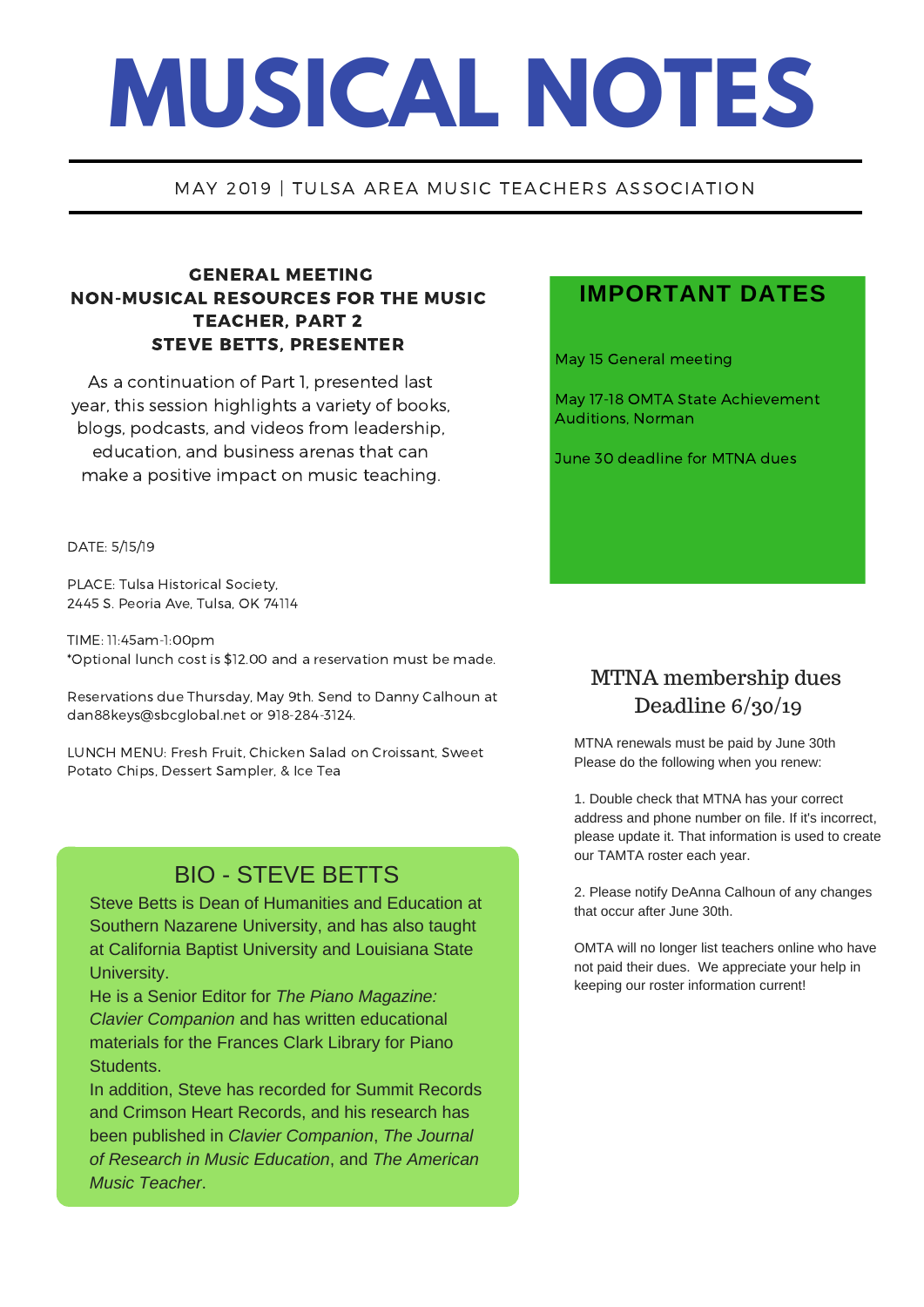## 2019 Senior Competition Winners

**Piano** 9th Grade Eva Cole/Terri Hlubek

10th Grade Tony Tan/Gloria Johnson Derek Huang/Gloria Johnson

11th Grade Abigail Lilite/Louima Lilite

12th Grade Yaeil Kim/Sergio Monteiro Aaron Phung/Gloria Johnson Elizabeth Grice/Heather Lanners

Piano Honorable Mentions: Annelise Huynh, 9th/Gloria Johnson Noah Drew, 10th/Ron Lewis Kate Swan,12th/ Kathy Wilson

**Voice**

9th/10th Grade Haley Cochelle/Tony Gonzalez Psalm Ambos/Tony Gonzalez

11th/12th Grade Katherine Craig/Sharon Yenzer Haley Kinnard/Tony Gonzalez

# Congratulations to the 2019 Senior Competition Winners and their teachers!